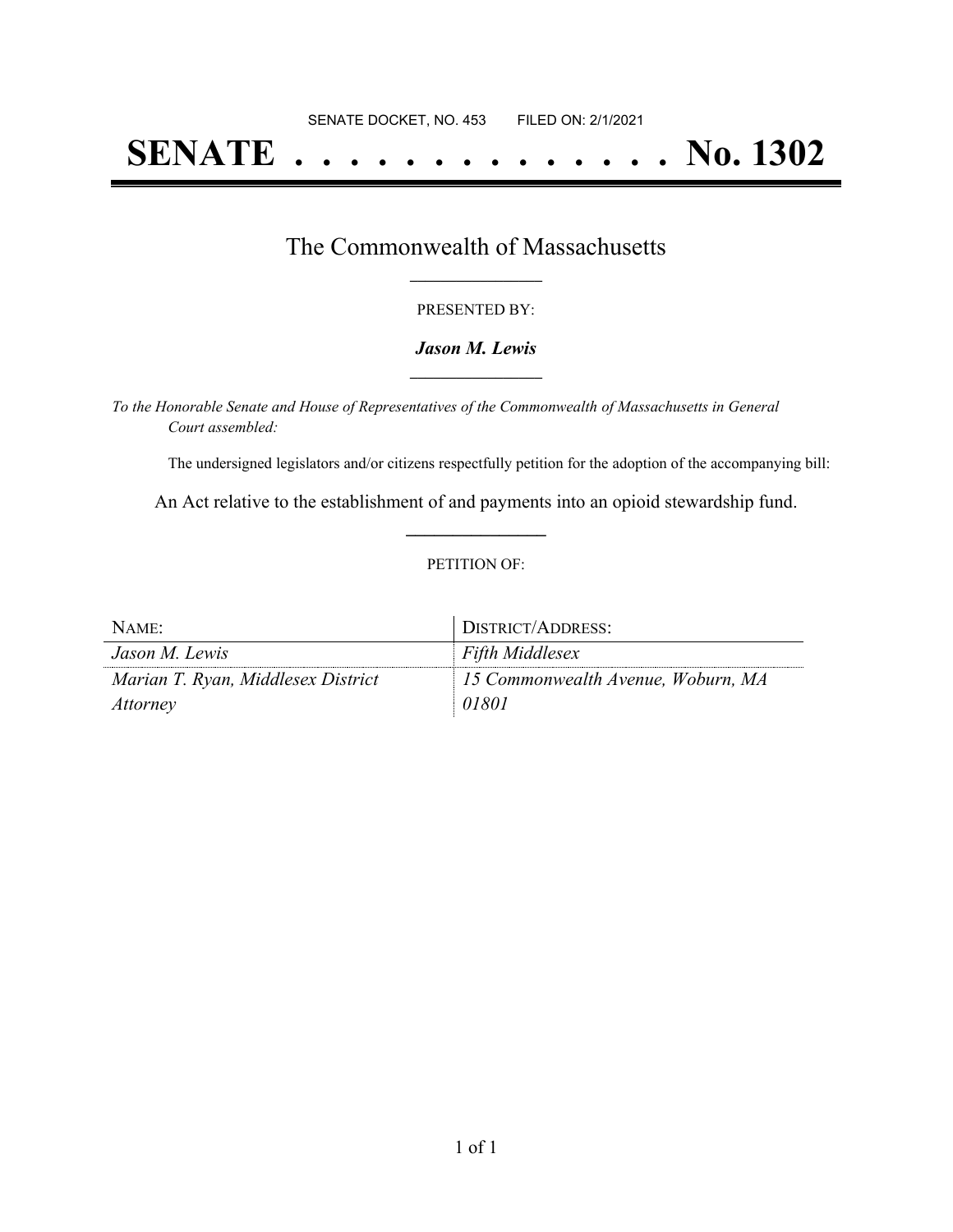#### SENATE DOCKET, NO. 453 FILED ON: 2/1/2021

## **SENATE . . . . . . . . . . . . . . No. 1302**

By Mr. Lewis, a petition (accompanied by bill, Senate, No. 1302) of Jason M. Lewis and Marian T. Ryan, Middlesex District Attorney for legislation relative to the establishment of and payments into an opioid stewardship fund. Mental Health, Substance Use and Recovery.

### [SIMILAR MATTER FILED IN PREVIOUS SESSION SEE SENATE, NO. *1711* OF 2019-2020.]

## The Commonwealth of Massachusetts

**In the One Hundred and Ninety-Second General Court (2021-2022) \_\_\_\_\_\_\_\_\_\_\_\_\_\_\_**

**\_\_\_\_\_\_\_\_\_\_\_\_\_\_\_**

An Act relative to the establishment of and payments into an opioid stewardship fund.

Be it enacted by the Senate and House of Representatives in General Court assembled, and by the authority *of the same, as follows:*

1 SECTION 1. Over the past few years across the state we have become all too aware of

2 the prevalence of opioid use disorders. Despite increased public awareness and prevention

3 efforts, all of our communities have been impacted by the ongoing opioid epidemic.

4 Law enforcement and first responders have had much success reviving people who have 5 overdosed with the use of nasal naloxone. Naloxone has been credited as a significant factor in 6 the decrease in the number of fatal overdoses in the last year in the Commonwealth.

7 Recognizing the impact that access to this drug has on saving lives, now people across 8 the state can go to a pharmacy and get naloxone. Having access is not enough, however, if-- 9 even with insurance--the cost of the co-pay is prohibitive.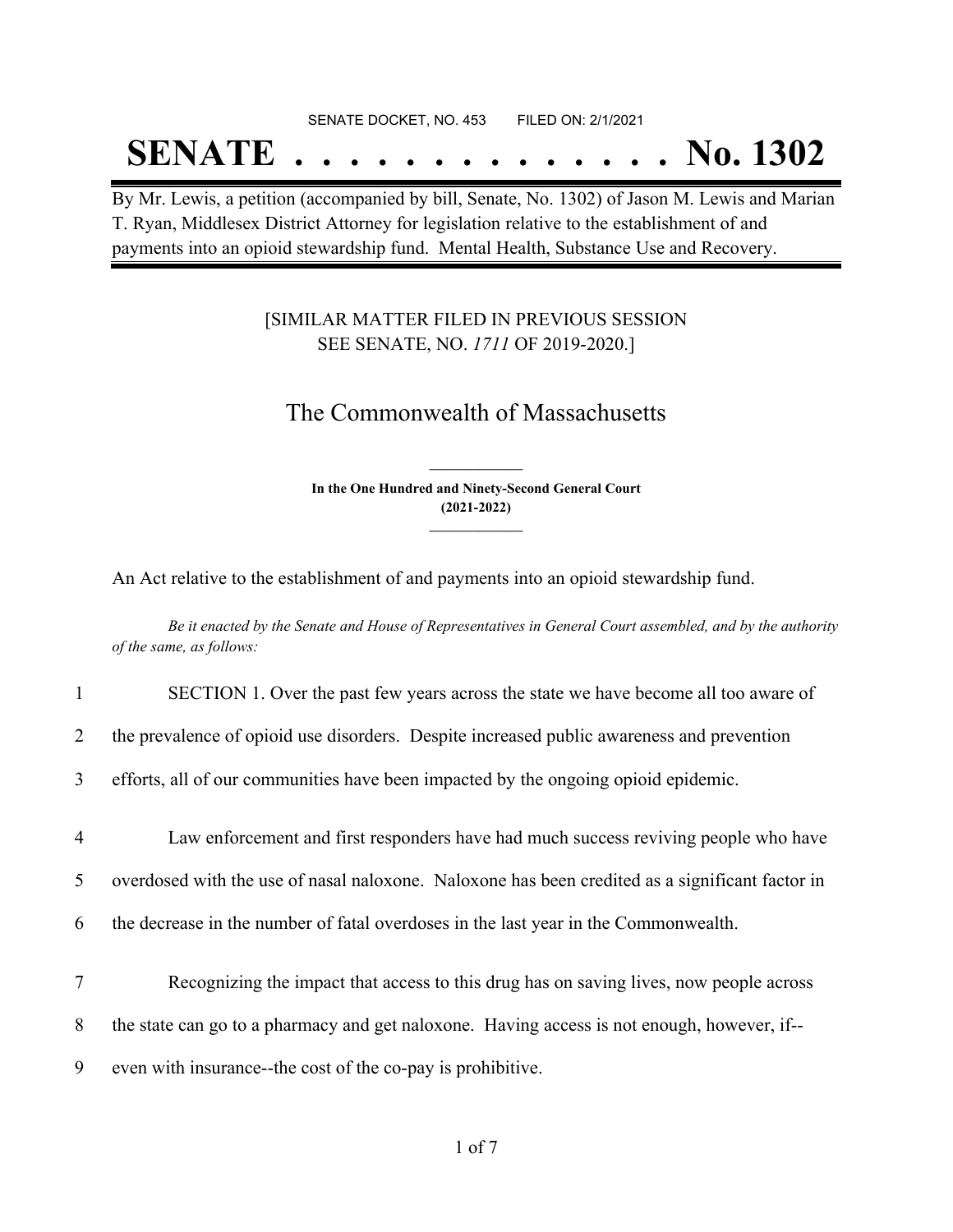| 10 | Every overdose death is the loss of someone's child, someone's parent, someone's                      |
|----|-------------------------------------------------------------------------------------------------------|
| 11 | brother or sister, someone's friend; and it need not happen. We must work to get naloxone into        |
| 12 | the hands of everyone who needs it.                                                                   |
| 13 | SECTION 2: Chapter 94C of the General Laws, as appearing in the 2016 Official                         |
| 14 | Edition, is hereby amended by adding the following new section 50:                                    |
| 15 | (a) Naloxone Co-Pay Assistance Program.                                                               |
| 16 | The department of public health shall establish and promulgate regulations for                        |
| 17 | administration of a Naloxone Co-Pay Assistance Program, a program to improve access to those          |
| 18 | who seek to obtain naloxone and other medications approved by the United States Food and              |
| 19 | Drug Administration that, when administered, negates or neutralizes in whole or in part the           |
| 20 | pharmacological effects of an opioid in the body. The program shall supplement the cost of            |
| 21 | insurance copayments so that the cost of Naloxone is greatly reduced or free of charge to those       |
| 22 | who need it.                                                                                          |
| 23 | $(b)(1)$ There shall be established in the Commonwealth a separate trust fund to be known             |
| 24 | as the Opioid Stewardship Fund to support the Naloxone Co-Pay Assistance Program established          |
| 25 | in subsection $50(a)$ .                                                                               |
| 26 | (b)(2) Monies in the Opioid Stewardship Fund shall be kept separate and shall not be                  |
| 27 | commingled with any other monies in the custody of the State Comptroller and the                      |
| 28 | Commissioner of Administration and Finance. The fund shall be maintained by the                       |
| 29 | Commissioner of Public Health or a designee. The monies shall be expended under the direction         |
| 30 | of the department of public health, without prior appropriation. Any balance in the fund at the       |
| 31 | close of a fiscal year shall be available for expenditure in subsequent fiscal years and shall not be |
|    | 2 of 7                                                                                                |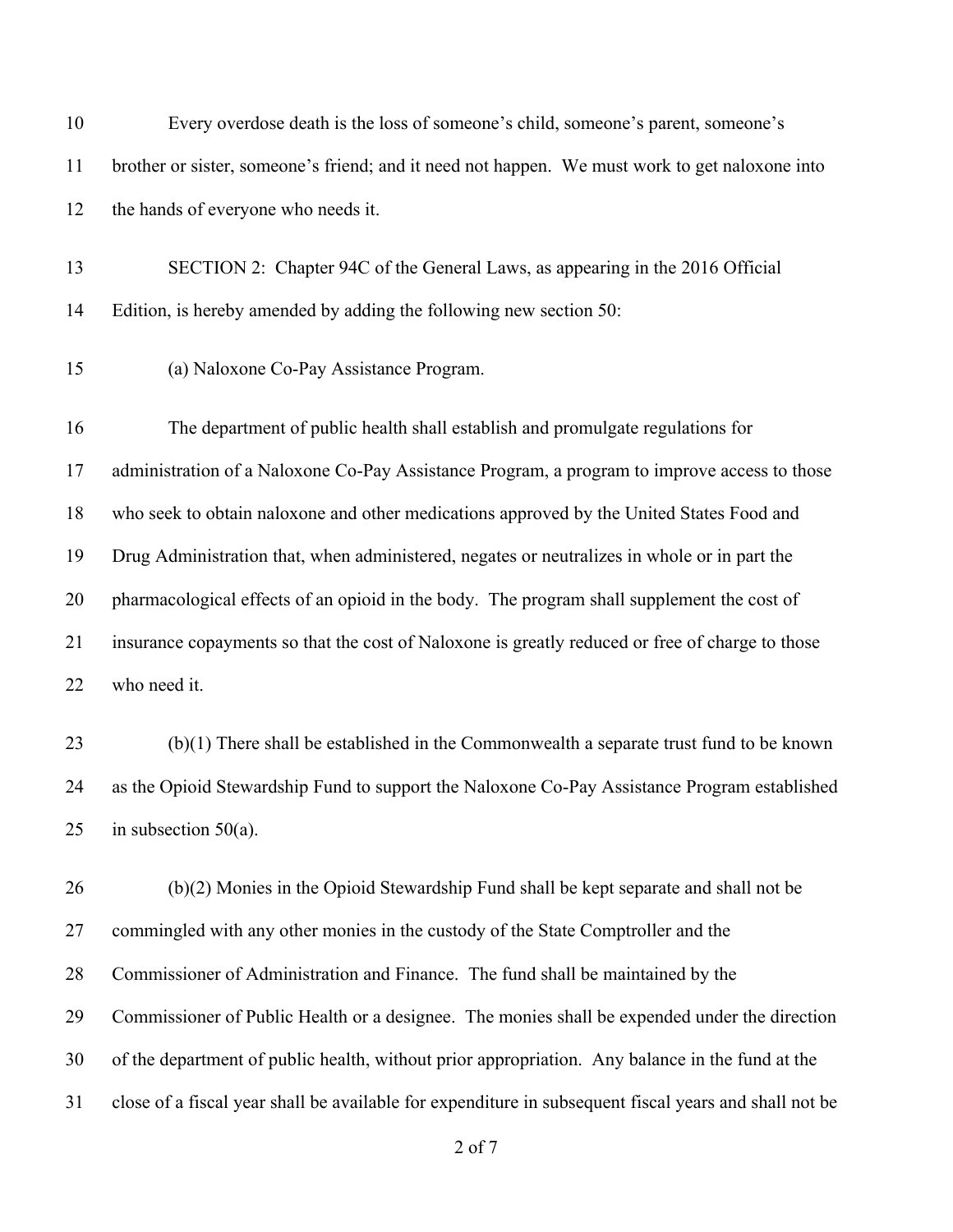transferred to any other fund or revert to the General Fund. The Commissioner of Public Health or a designee shall annually report the amount of funds collected and any expenditures made from the fund to the clerks of the house of representatives and senate to be forwarded on to the house and senate committees on ways and means, the house and senate chairs of the joint committee on public health and the house and senate chairs of the joint committee on health care financing.

 (b)(3) The Opioid Stewardship Fund shall consist of the opioid stewardship payments 39 made by each manufacturer and distributor as directed in subsection  $50(c)(3)$ , monies appropriated for the purpose of such fund, and monies transferred to such fund pursuant to law.

(c)(1) Definitions:

 (i) "Opioid stewardship payment" shall mean the total amount to be paid into the Opioid Stewardship Fund for each state fiscal year as set forth in subsection (d)(4);

 (ii) "Ratable share" shall mean the individual portion of the opioid stewardship payment to be paid by each manufacturer and distributor registered with the Commissioner of Public Health pursuant to section 7(a) of this chapter or registered with the board of registration in pharmacy pursuant to section 12(a) of this chapter (hereinafter "registrants") that sells or distributes or delivers opioids in the Commonwealth;

 (c)(2) Reports and records of Registrants. Annually each registrant shall provide to the Commissioner of Public Health a report detailing all opioids sold or distributed by such manufacturer or distributor in the Commonwealth. Such information shall be reported to the department of public health in such form as designed by the Commissioner, provided however that the initial report provided upon the establishment of the Opioid Stewardship Fund shall

of 7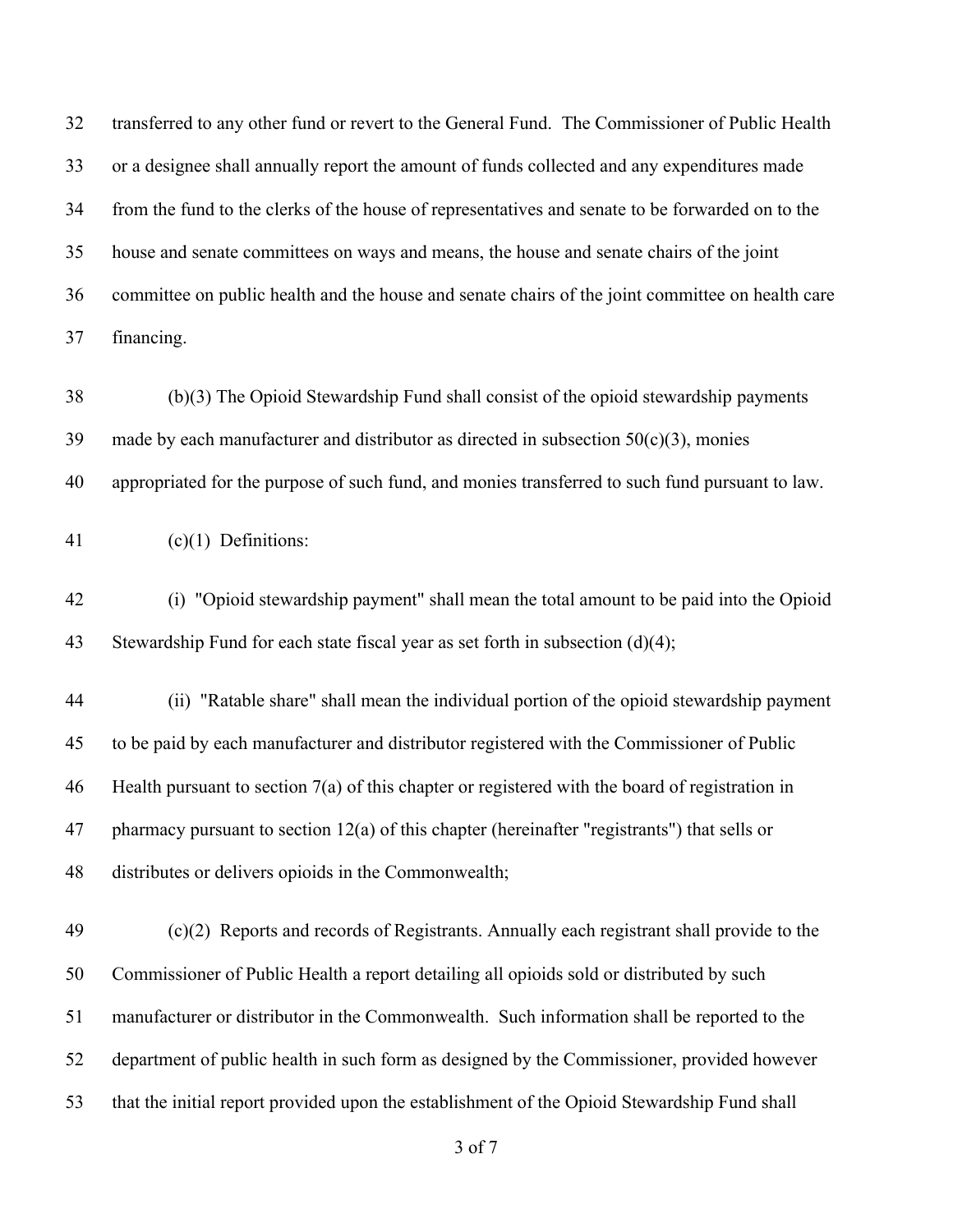| 54 | report all opioids sold or distributed by the registrant in the Commonwealth for the 2019       |
|----|-------------------------------------------------------------------------------------------------|
| 55 | calendar year, and must be submitted by August 1, 2020. Subsequent annual reports shall be      |
| 56 | submitted on April first of each year based on the actual opioid sales and distributions of the |
| 57 | prior calendar year.                                                                            |
| 58 | Such report shall include:                                                                      |
| 59 | (i) the manufacturer's or distributor's name, address, phone number, federal Drug               |
| 60 | Enforcement Agency (DEA) registration number and controlled substance registration number       |
| 61 | issued by the department of public health or board of registration in pharmacy;                 |
| 62 | (ii) the name, address and DEA registration number of the entity to whom the opioid was         |
| 63 | sold or distributed;                                                                            |
| 64 | (iii) the date of the sale or distribution of the opioid;                                       |
| 65 | (iv) the gross receipt total, in dollars, of all opioids sold or distributed;                   |
| 66 | (v) the name and National Drug Code (NDC) of the opioid sold or distributed;                    |
| 67 | (vi) the number of containers and the strength and metric quantity of controlled substance      |
| 68 | in each container of the opioid sold or distributed;                                            |
| 69 | (vii) the total number of morphine milligram equivalents (MMEs) sold or distributed; and        |
| 70 | (viii) any other elements as deemed necessary by the commissioner.                              |
| 71 | For the purpose of such annual reporting, MMEs shall be determined pursuant to a                |
| 72 | formulation to be issued by the department of public health and updated as the department deems |
| 73 | appropriate.                                                                                    |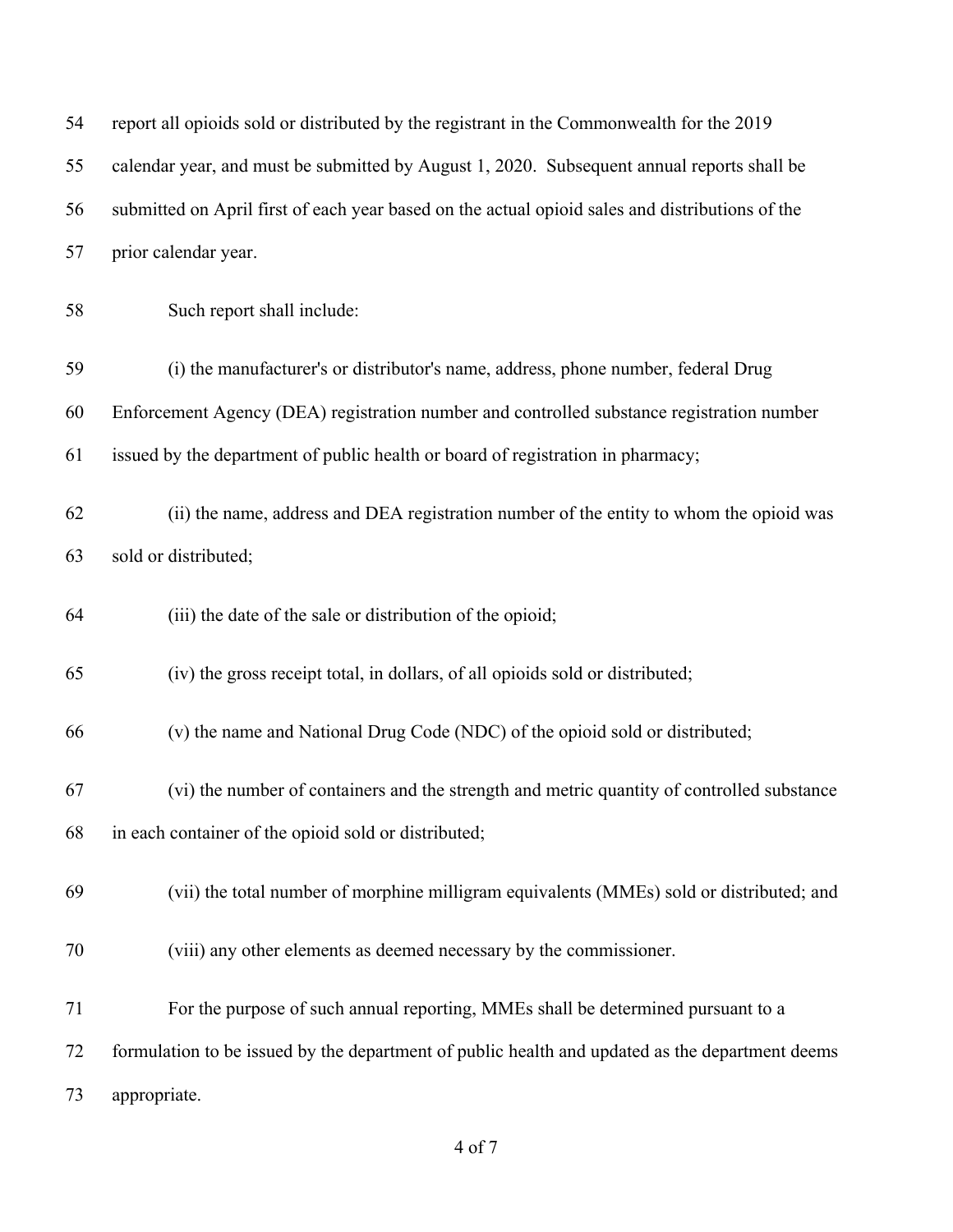(c)(3) Determination of ratable share. Each registered manufacturer and distributor that sells or distributes opioids in the Commonwealth shall pay a portion of the total opioid stewardship payment amount. The department shall notify the registrant in writing annually on or before October fifteenth of each year of the registrant's ratable share, based on the report of opioids sold or distributed for the prior calendar year. The ratable share shall be calculated as follows:

 (i) The total amount of MMEs sold or distributed in the Commonwealth by the registrant 81 for the preceding calendar year, as reported by the registrant pursuant to subsection  $(c)(2)$ , shall be divided by the total amount of MME sold or distributed in the Commonwealth by all registrants to determine the registrant payment percentage. The registrant payment percentage shall be multiplied by the total opioid stewardship payment. The product of such calculations shall be the registrant's ratable share. The department of public health shall have the authority to adjust the total number of a registrant's MMEs to account for the nature and use of the product, as well as the type of entity purchasing the product from the registrant, when making such determination and adjust the ratable share accordingly.

 (ii) The registrant's total amount of MME sold or distributed, as well as the total amount of MME sold or distributed by all registrants under this chapter, used in the calculation of the ratable share shall not include the MME of those opioids which are: (a) manufactured in the Commonwealth, but whose final point of delivery or sale is outside of the Commonwealth; (b) sold or distributed to entities certified to operate pursuant to section 5 of chapter 111E, or section 94 57D of chapter 111; or (c) the MMEs attributable to buprenorphine, methadone or morphine.

of 7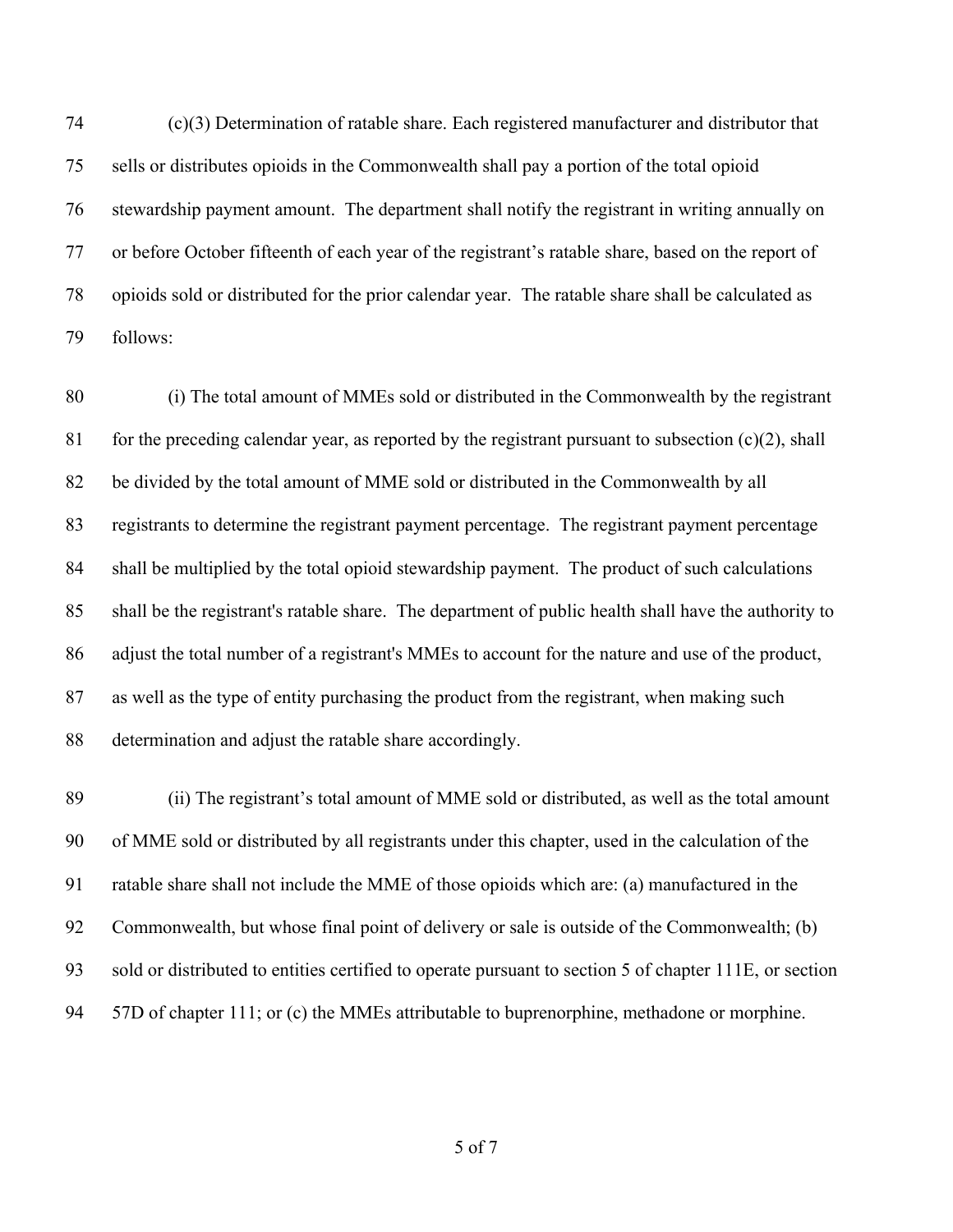(c)(4) Opioid stewardship payment imposed on manufacturers and distributors. All registered manufacturers and distributors that sell or distribute opioids in the Commonwealth shall be required to pay an opioid stewardship payment. On an annual basis, the Commissioner of Public Health shall certify to the State Comptroller the amount of all revenues collected from opioid stewardship payments and any penalties imposed. The amount of revenues so certified shall be deposited quarterly into the opioid stewardship fund established pursuant to subsection 50(b).

 (c)(5). Payment of ratable share. The registrant shall make payments of the ratable share quarterly to the department of public health with the first quarter's due on January 1 following 104 the annual notice as set forth in subsection  $(d)(3)$ ; additional quarterly payments shall be due and owing on the first day of every quarter thereafter.

 (c)(6). Rebate of ratable share. In any year for which the Commissioner of Public Health determines that any registrant has failed to make a timely report of required information pursuant to subsection (c)(2), then those registrants who comply by making a timely report pursuant to subsection (c)(2) shall receive a reduced assessment of their ratable share in the following year equal to the amount in excess of any overpayment in the prior year's payment.

 (c)(7). Registrant's opportunity to appeal. A registrant shall be afforded an opportunity to submit information to the department of public health to justify why the ratable share 113 calculated for the registrant pursuant to subsection  $(c)(3)$ , or amounts paid thereunder, are in error or otherwise not warranted. If the department determines thereafter that all or a portion of such ratable share, as determined by the Commissioner pursuant to subsection (c)(3), is not warranted, the department may: (a) adjust the ratable share; (b) adjust the assessment of the

of 7